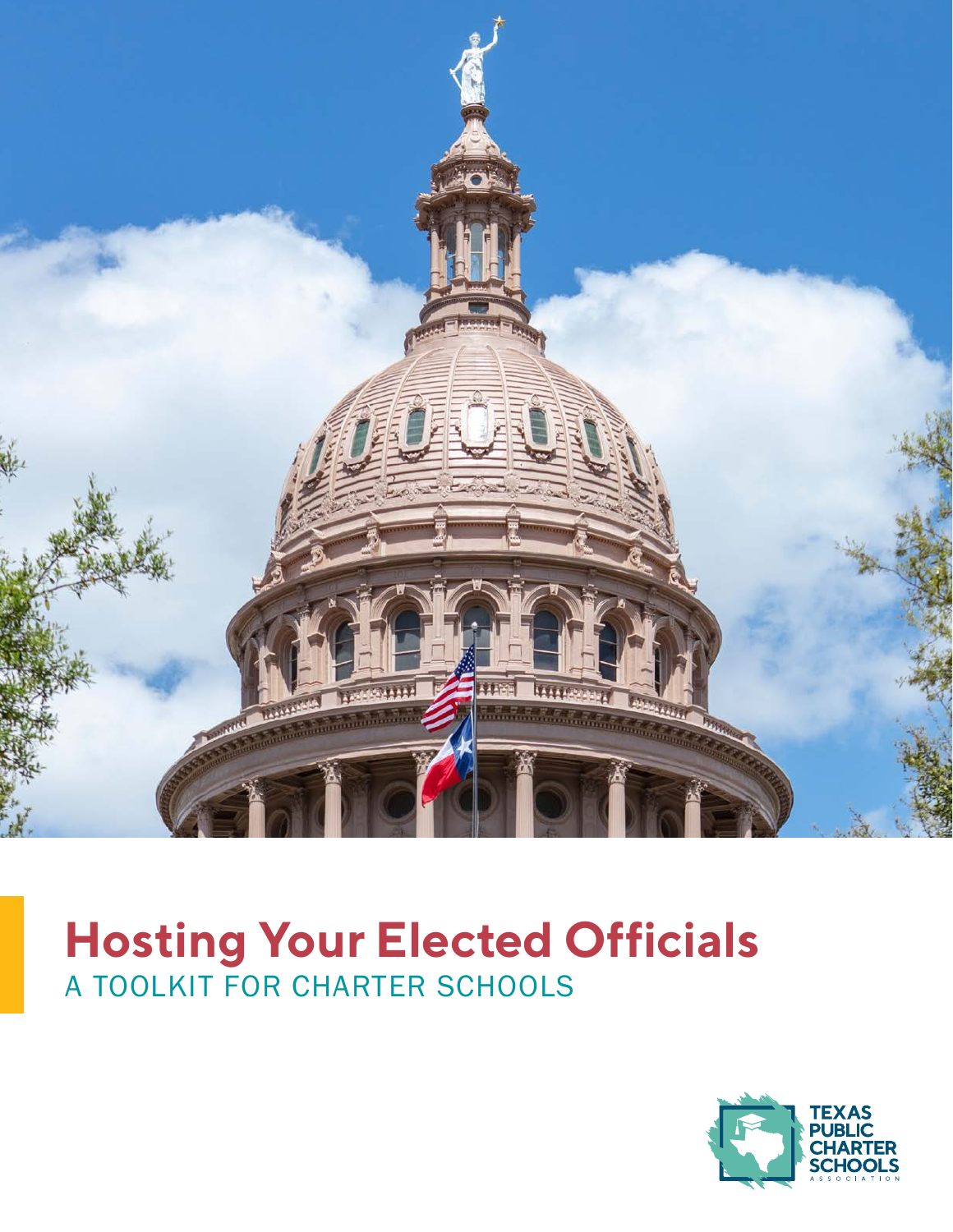## **Why You Should Host Elected Officials on Your Campus**

(AND HOW THE TEXAS PUBLIC CHARTER SCHOOLS ASSOCIATION CAN HELP)

Building long-term relationships with your elected officials is crucial for both your school and the entire Texas charter school community. Elected Officials have the ability to influence how public charter schools are funded, how they operate, and how they are regulated. They also have the ability to stand up to anti-charter proposals that would stop new schools from opening or impose mountains of red tape and regulations.

A school visit can leave a lasting impression on an elected official that improves their understanding of your school and public charter schools in general. TPCSA knows lawmakers that were previously considered anti-charter but because of a school visit that made an impression have decided to support and stand up for public charter schools in their district.

Hosting an elected official can take as little as an hour of your day, and planning a visit doesn't need to be intimidating. This toolkit will help guide you through the process. While the information that follows is geared toward inviting your state representatives and state senators to your school, the same tips and practices can be used when inviting Members of Congress, the Governor, Mayors, City Members, and other leaders across Texas.

As you invite and host your elected officials, keep in mind that we are here to help. Contact us any time in the process at advocacy@txcharterschools.org or (512) 584-8272 and ask to speak to a member of our advocacy team who specializes in your region.

Thank you for taking the initiative to host an elected official at your school. Together, we can make Texas an even better state for public charter schools while continuing to serve the students who need us most.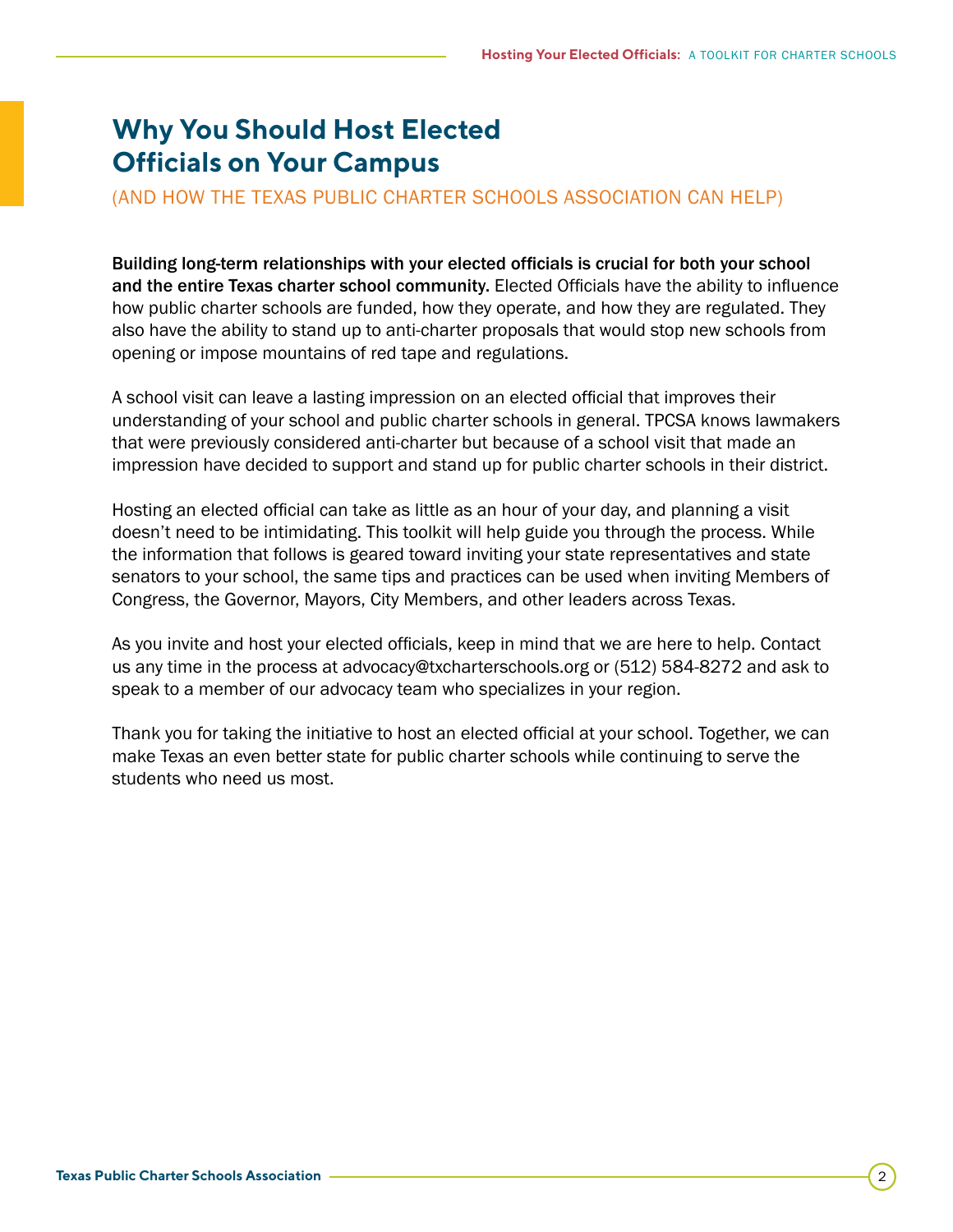## **School Visit Checklist**

THIS CHECKLIST ADDRESSES THE KEY ELEMENTS OF A SUCCESSFUL CAMPUS VISIT.



- Conduct tour and discussion
- Take photos



## STEP 4: Follow Up

- Promote the visit on social media
- Send press release
- Thank the elected official
- Continue to cultivate your relationship with the elected official and their staff

## KEEP US POSTED!

If you have confirmed a school visit with an elected official, please let us know!

Call the Texas Public Charter Schools Association at<br>584-8272 and ask in and ask to speak with<br>and ask to speak with a member of our advocacy team who specializes in your region.

Email the Texas Public Charter Schools Association at [advocacy@txcharterschools.org](mailto:advocacy%40txcharterschools.org?subject=).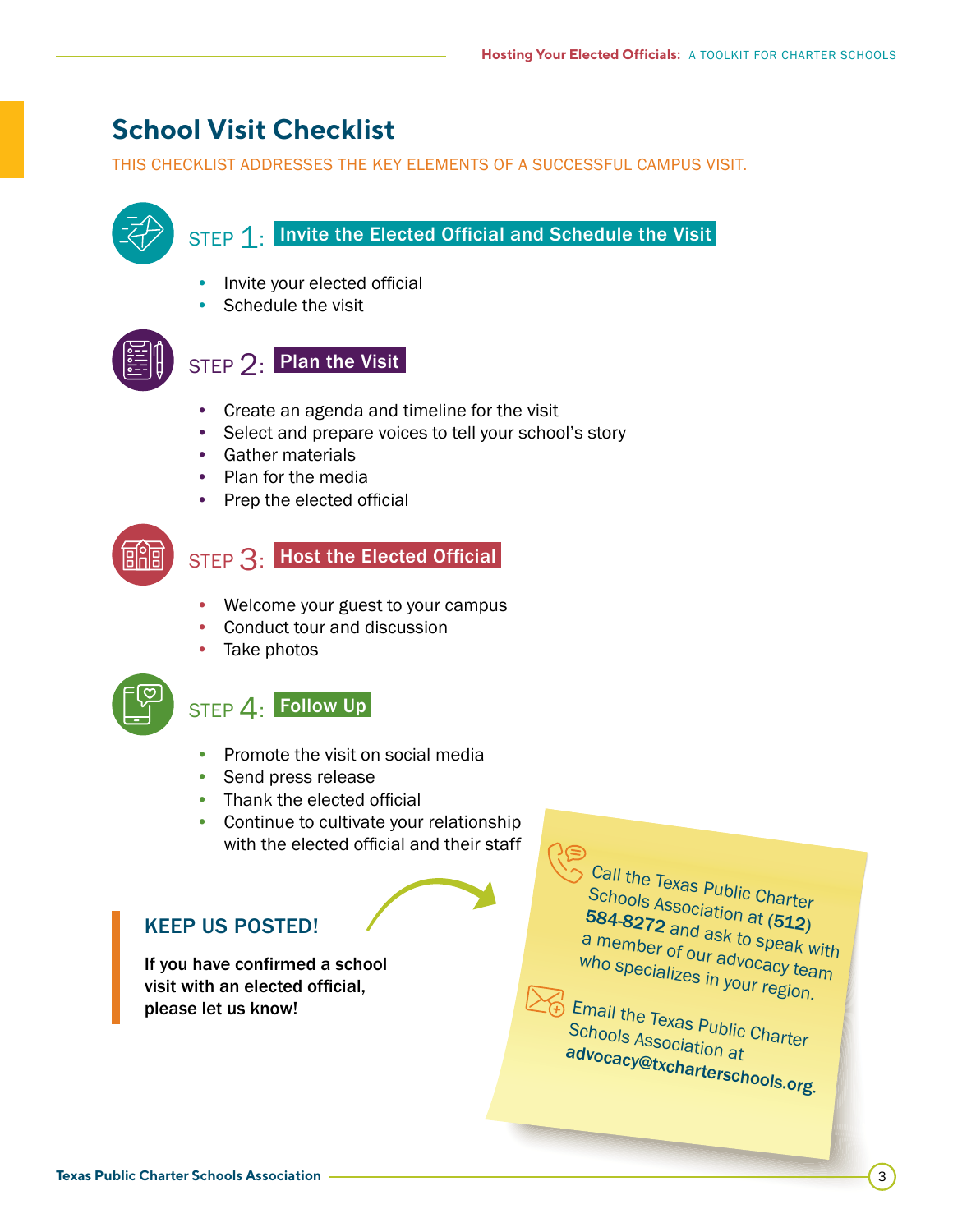## STEP 1: Invite the Official and Schedule the Visit

### SENDING THE INVITATION

#### Inviting a local elected official

Plan to send your invitation a few months in advance of the planned visit as this process may take some time to complete.

The most efficient way to invite an elected official is to call their district office directly (TPCSA can help you identify elected officials in your district as well as provide contact information) and ask who the best person is for them to schedule a school visit. Once you have the name, request their email and direct line. From here, prepare the invitation and send it to the appropriate person via email.

If you have not heard back from the individual within a week, either send a follow up via email or call the person directly to confirm that they received your invitation and to ask if they have any questions that you can answer regarding the visit. A sample invitation is available on [page 11.](#page-10-0)

### SCHEDULING THE VISIT

Schedule the visit for a time when you are able to showcase specific classrooms and bring select students and parents to meet with lawmakers. You want to show off your best!

Finding a time that works well for both your school and your elected official can be one of the hardest parts of hosting a school visit. After the elected official's office responds to your initial invitation, follow-up with a few different dates and times that you are available. When an elected official's office confirms a visit with you, ask whether anyone else from their office will be attending with the official and ask who the best contact is from their office to coordinate media outreach.

Make yourself a note to contact their office one week ahead of the scheduled visit to reconfirm the visit and to share the agenda with them.



**PRO TIP:** For state lawmakers, it's best to schedule a school visit for a time outside of the biannual legislative session. The legislative session is an extremely busy time and their schedules aren't as flexible.

If an office declines your invitation, don't be discouraged! Elected officials are busy, and sometime scheduling conflicts can prevent them from visiting schools. If an office declines your invitation due to scheduling, ask them to provide a few dates that would work. Once you have a date selected, confirm it with the elected official's office and begin planning. If you are unable to schedule a visit this time, thank the office for their response and offer to follow up in the future. You have already contacted the office, and this is a success on its own. In the future, you can contact this staff person directly to invite the official to graduations, community celebrations, and more.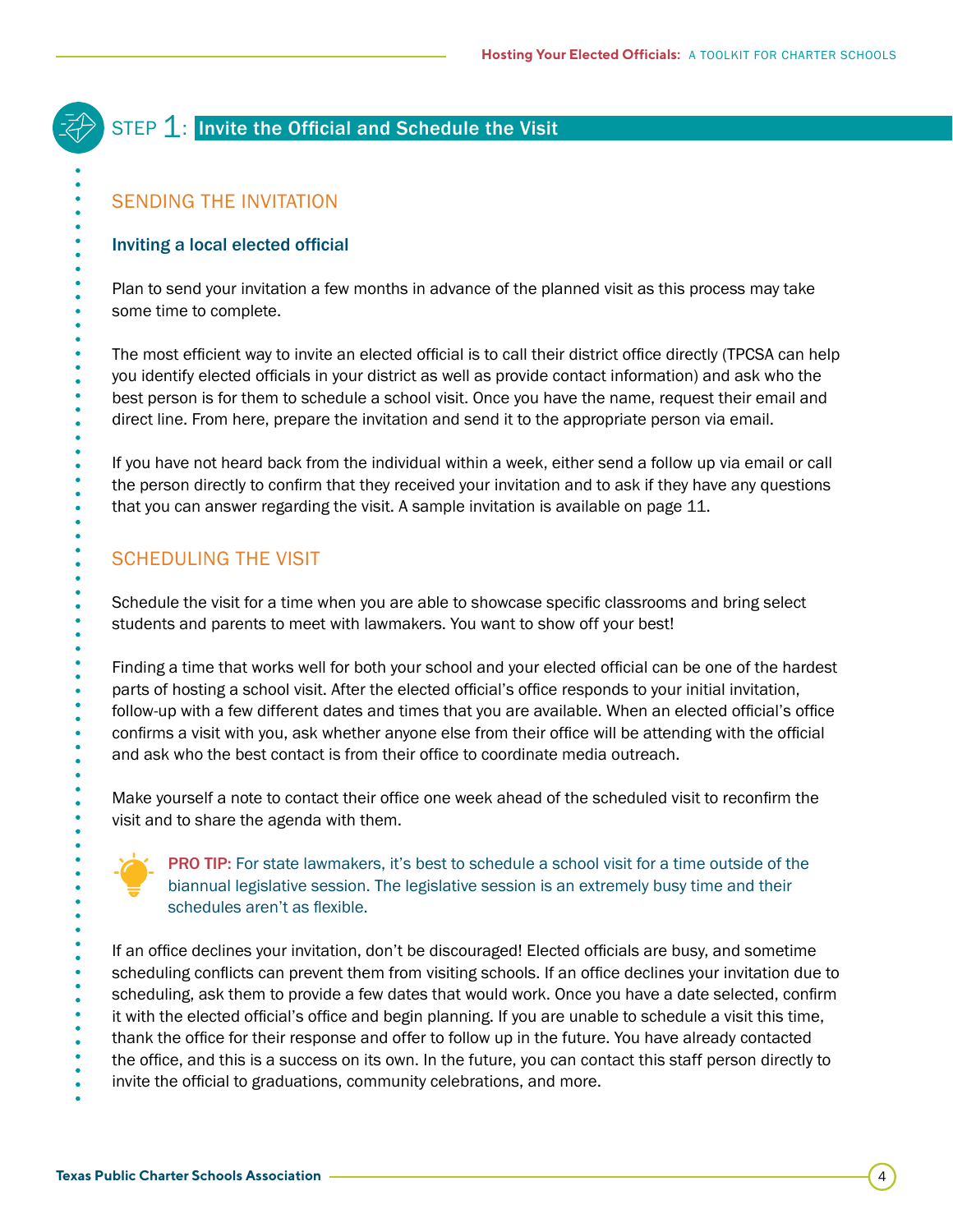## STEP 2: Plan the Visit

## SETTING THE AGENDA

Spend time thinking about what you want to accomplish when the elected official tours your campus.

Consider arranging for certain students, parents, faculty, board members, or staff to meet the elected official and discuss their experiences at your public charter school. Remember to highlight any unique features of your school. You want to ensure the campus visit is memorable.

Popular items to consider (you can usually pick at least two activities off this list):

- $\Box$  A general tour of your campus
- $\Box$  Classroom or student activity observation
- $\Box$  Any special events on your campus the elected official might appreciate
- $\Box$  A roundtable conversation with a key individuals and the elected official

A sample agenda is included on [page 12](#page-11-0).

## SELECTING AND PREPARING VOICES

You should identify a few key voices to interact with your elected official and help show off your school.

You might consider:

- $\Box$  Top performing teachers and staff
- $\Box$  Highly engaged parents (especially those that have a compelling reason for choosing your charter school)
- $\Box$  Poised and well-spoken students (Consider students who have shown great academic improvement, behavioral improvement, a dedication to their school, or who have recently represented the school in academic or athletic conferences or competitions)
- $\Box$  Board members

No matter who you choose, make sure that everyone attending has a copy of the agenda, any talking points, and activities planned during the visit and that everyone has signed relevant media releases and waivers for photography. If you do not have media waivers, TPCSA can provide you with a form.



**PRO TIP:** In order to avoid the likelihood that some parents may wish to speak with officials on unrelated issues, we recommend against a blanket notification to all parents concerning the visit.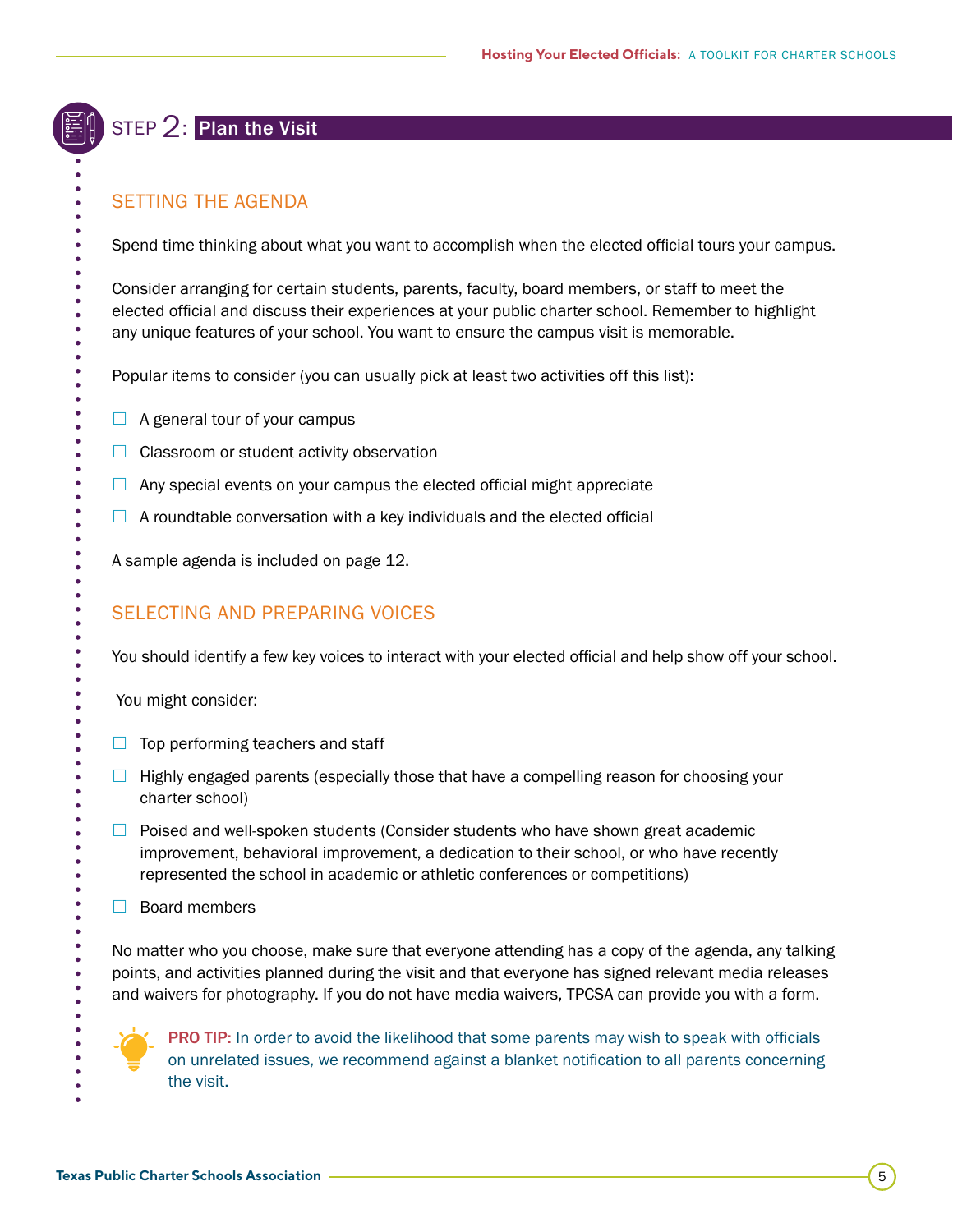PRO TIP: If you want to discuss specific policies with the elected official, contact TPCSA for help. We can provide background on the issue and may have some resources such as one pagers or talking points to make this easier.

#### GATHERING MATERIALS

For the elected official, their staff, and any media that attend, you should be prepared to hand out information about public charter schools and your school. TPCSA recommends the following:

- $\Box$  One page fact sheet on your school (including mission, year founded, number of students served, number of schools/campuses, highlights of what make your program unique, honors you've received, and academic results
- $\Box$  One page document with biographies of anyone the official will be meeting with (teachers, board members, staff, students)
- £ *What is a Charter School?* brochure\*
- □ *[What is a Charter School?](https://txcharterschools.org/wp-content/uploads/2020/05/WhatIsACharterSchool_trifold-brochure_v25.pdf)* one-pager\*
- £ *[The Truth About Public Charter School Success](https://txcharterschools.org/wp-content/uploads/2020/11/Truth-About-Charter-Success-Document.pdf)*\*

### PLANNING FOR THE MEDIA

When hosting an elected official at your school, it is ultimately their decision whether press should be involved.

However, before you suggest or ask you must first decide if the media is appropriate for their visit. The Texas Public Charter Schools Association can help determine whether inviting the media is appropriate and if so, help develop a media plan.

If you decide media is appropriate, below are a few questions to ask the official's office in advance of the visit:

- $\Box$  Are you comfortable with us inviting reporters to attend the visit?
- $\Box$  Do you plan to bring a photographer and are you comfortable with us sharing photos from the visit on our social media channels or with the press?
- $\Box$  Are you willing to provide a quote for us to use in a press release and would you be willing to speak to any interested reporters?
- $\Box$  Do you plan to issue your own press release or advisory?

The Texas Public Charter Schools Association has a database of local press contacts who can be invited to these visits if deemed appropriate. We are happy to share these contacts with you as you prepare for the official's visit. Please contact the TPCSA Advocacy Team at advocacy@ txcharterschools.org to request a list and to discuss how to handle media for an elected official visit.

\*These documents are available from TPCSA; contact us at (512) 584-8272 and we will be happy to provide them to you.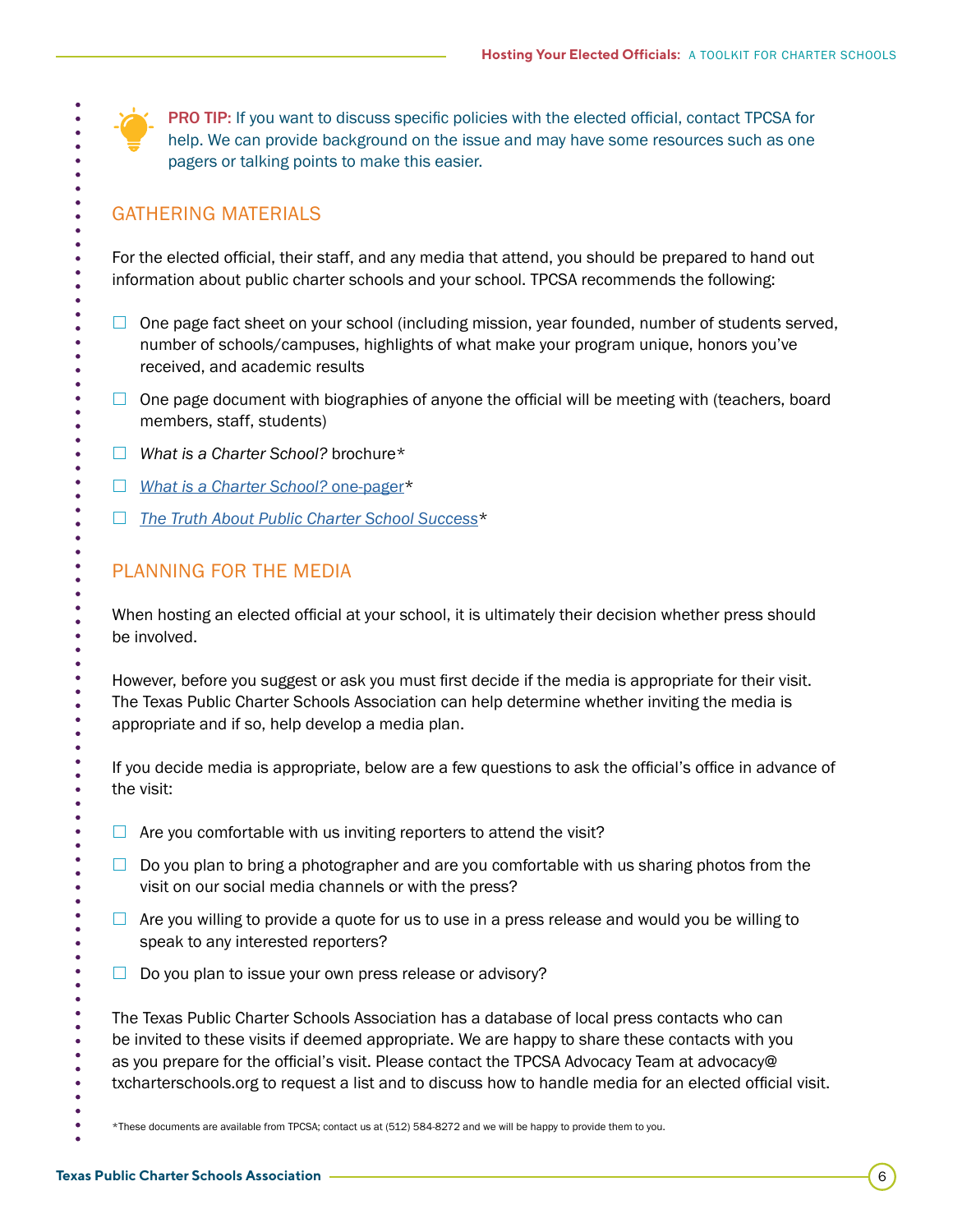If the official approves of media outreach, here are some materials you may need to produce. It is a good idea to put all of these on your school's letterhead and to get approval from the elected official's office prior to distribution.

- $\Box$  Media Advisory: A brief notice to the media about an upcoming event or announcement. The advisory will concisely list the date, time, location, and purpose of the event, participants, and on-site contact information. This should be sent out two to three days before the event. A sample can be found on [page 13](#page-12-0).
- $\Box$  Press Release: A written communication announcing news that is sent to media. This usually contains a point of contact for further media inquiries or requests, and quotes from those associated with the event. This should be sent out the day of the event, usually immediately after. A sample can be found on [page 14](#page-13-0).

If there are particular reporters or members of the media you want to attend, contact them individually several days before the visit to ask if they can attend.

 $\bullet$  $\bullet$  $\bullet$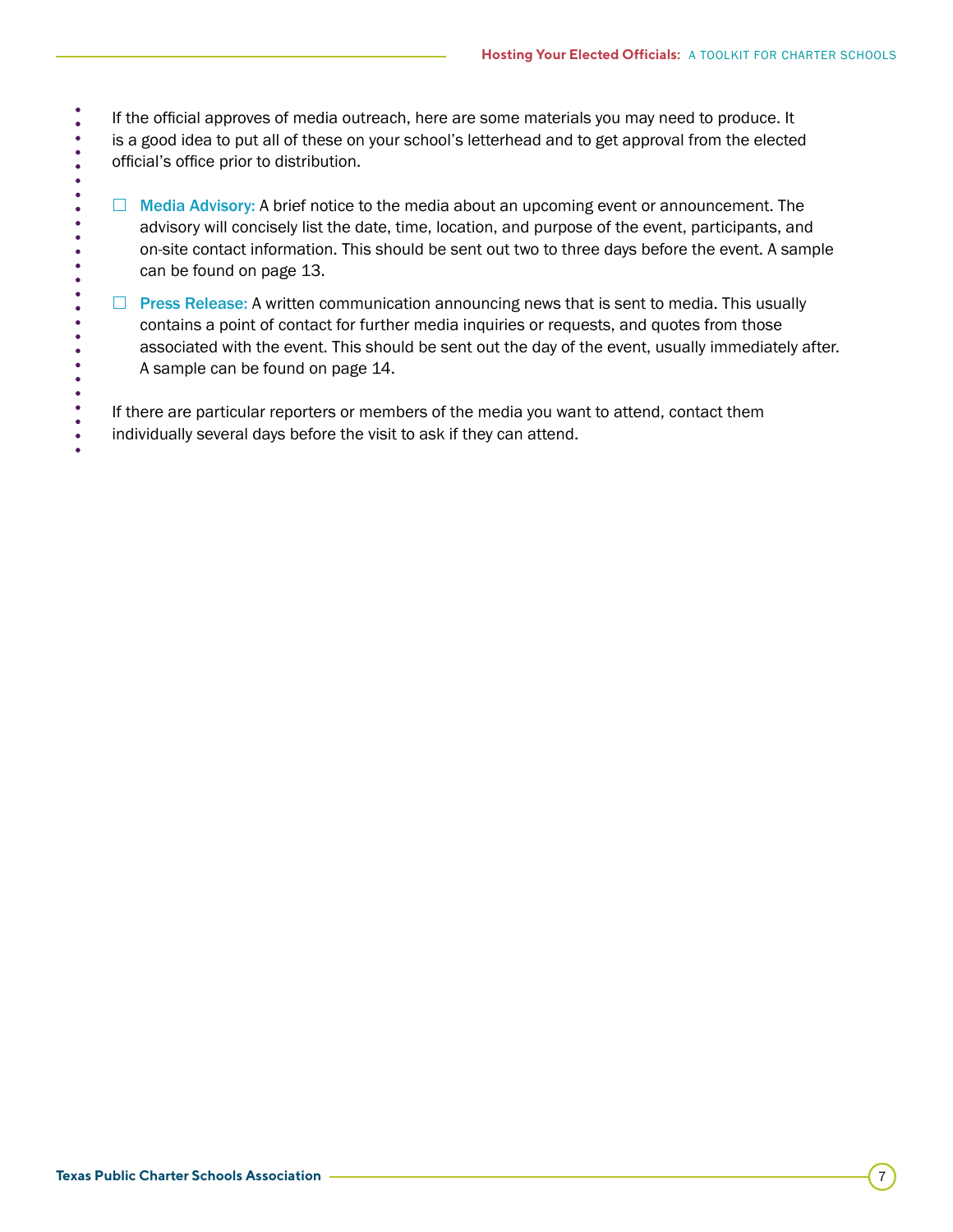## STEP 3: Host the Elected Official

酾

 $\bullet$  $\bullet$ 

 $\bullet$  $\bullet$  Most of the hard work is done! In addition to following the agenda you set and shared, you might want to include a few welcoming touches:

- $\Box$  Reserve parking spaces or assign someone to show them where to park
- $\Box$  Have students create a welcome sign
- $\Box$  Provide bottles of water or coffee on arrival

Be flexible and have fun! Stick to your plan, but allow for some flexibility — your elected official might wish to deviate from the agenda just a bit.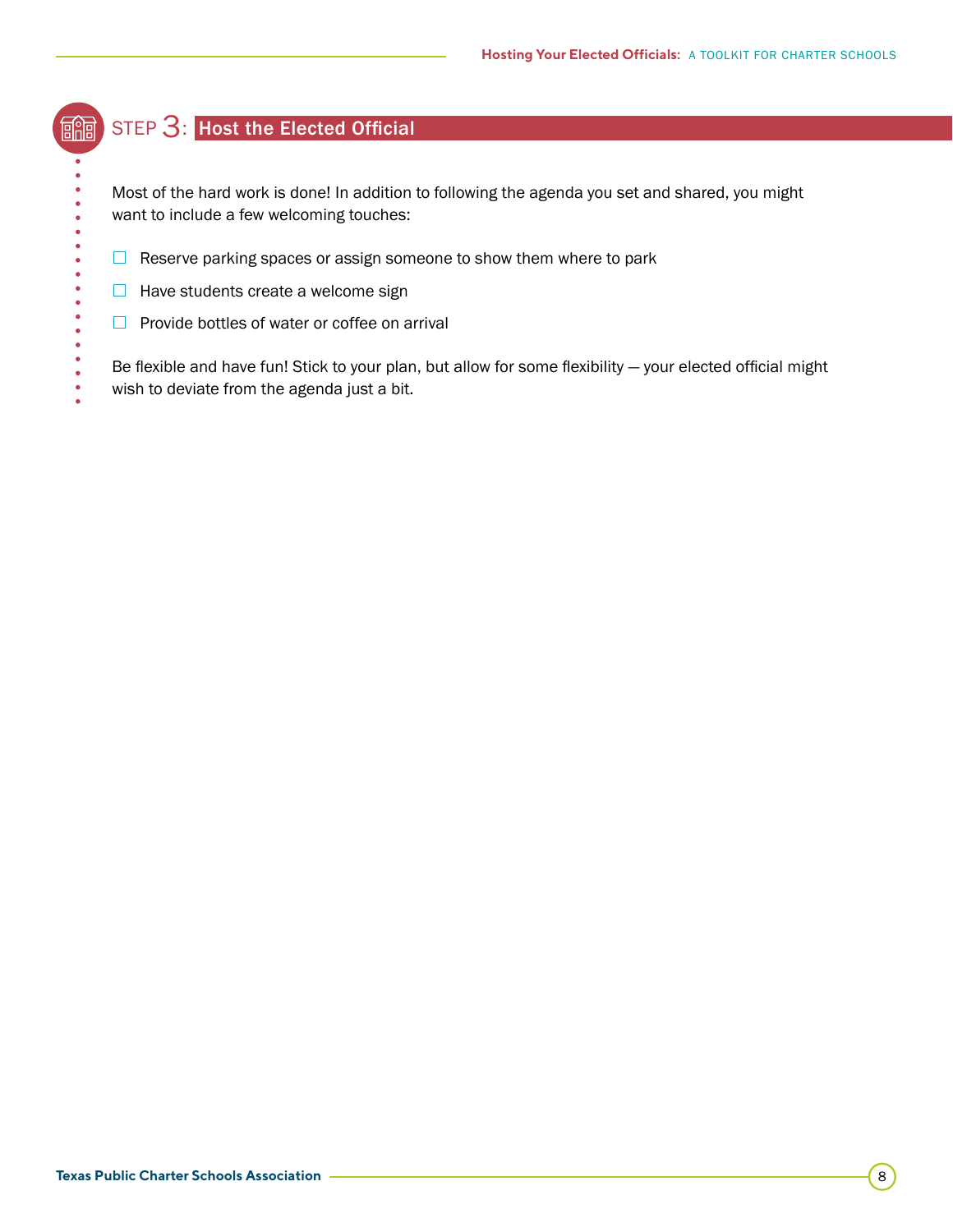## STEP 4: Follow Up

### PROMOTE THE VISIT ON SOCIAL MEDIA

Depending on the media coordination you established with the elected official's office, taking pictures for social media during the visit can be a great way to raise the profile of your public charter school and the visit. Social media such as Twitter, Facebook, and Instagram are great outlets to share photos and information from the visit.

Don't forget to include the Texas Public Charter Schools Association when you are sharing your photos! Tag TPCSA (see back page for our social media handles) or send us your photos directly at [advocacy@txcharterschools.org](mailto:advocacy%40txcharterschools.org?subject=). Additionally, remember to tag the elected official's social media accounts. Sample social media posts are included on [page 15](#page-14-0).

### SEND OUT PRESS RELEASE (IF APPLICABLE)

After the event, you may want to issue a press release announcing the recent visit and recap any key moments. This publicity allows you to share photos from the event, as well as include a quote from the elected official and/or your school leader. It also allows you to keep the conversation going with your media contacts. You should prepare the release in advance and aim to send it out shortly after the event concludes. Be sure to monitor the media for coverage. A sample press release is included on [page 14.](#page-13-0)

### SAY "THANK YOU"

After the visit is complete, send a formal hard copy thank you letter to the elected official's office within 24 hours. Sending an email to thank the staff that supported the coordination of the visit is also recommended. Be sure to include photos, recap highlights of the visit, and restate any requests made for improving Texas charter school policy. Be sure to ask any questions that needed to be asked but weren't, and provide answers to any questions asked during the visit that need follow-up. A sample thank you letter is provided on [page 16](#page-15-0).

### CULTIVATE THE RELATIONSHIP

Most importantly, continue to cultivate your relationship by staying in contact with your elected official. You can do this by periodically sending a personal note that includes positive stories about your school. Another way is to include them on your school's mailing lists for newsletters and other correspondence. You can also use the email address of the staff member who attended the visit for electronic communications such as announcements, press releases, and information about major accomplishments. This helps to keep them fully informed about your school's successes and about issues facing your school and community.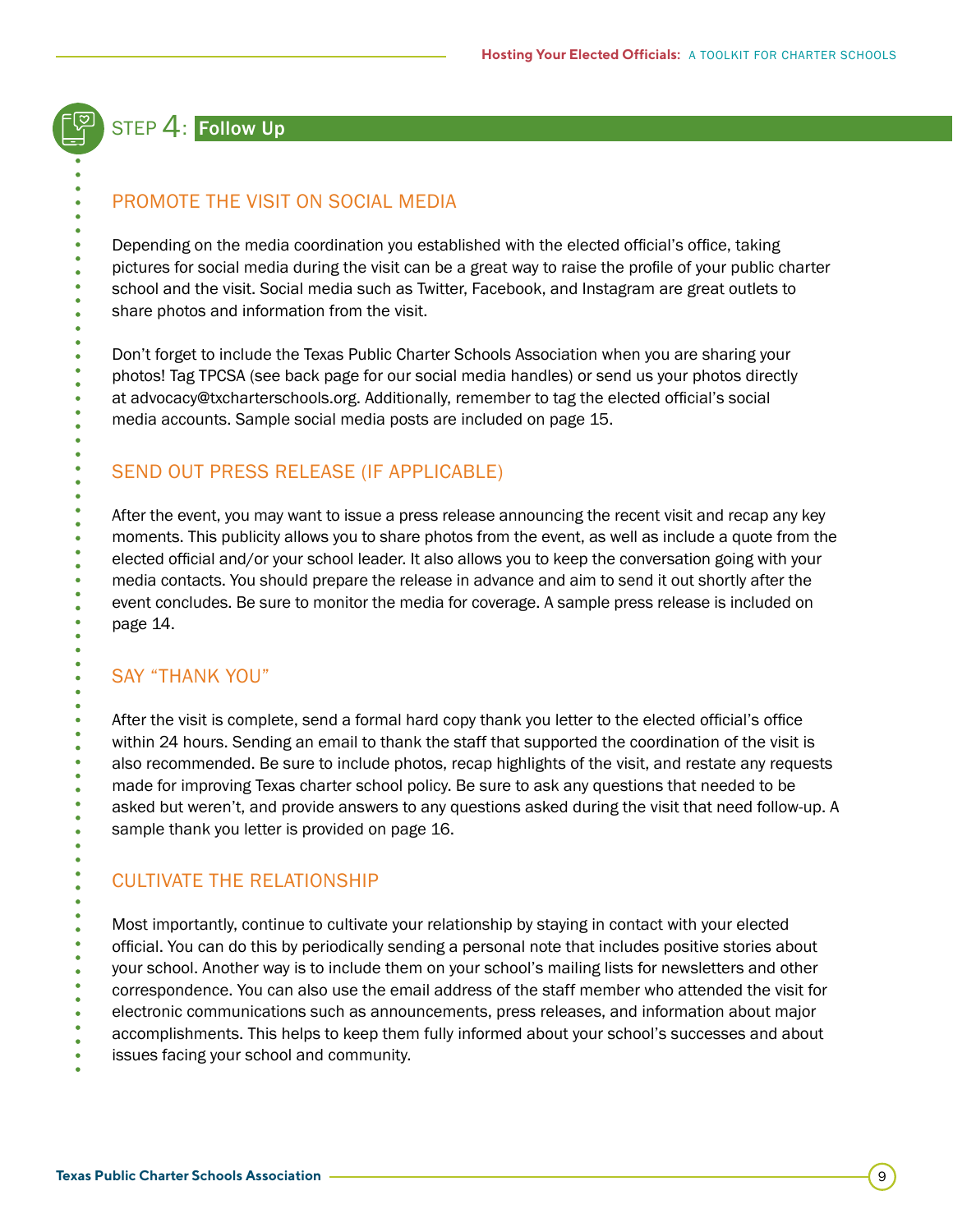### INDEX OF SAMPLE MATERIALS

- [Sample Invitation](#page-10-0)
- [Sample Agenda](#page-11-0)
- [Sample Media Advisory](#page-12-0)
- [Sample Press Release](#page-13-0)
- [Sample Social Media](#page-14-0)
- [Sample Thank You Letter to Elected Official](#page-15-0)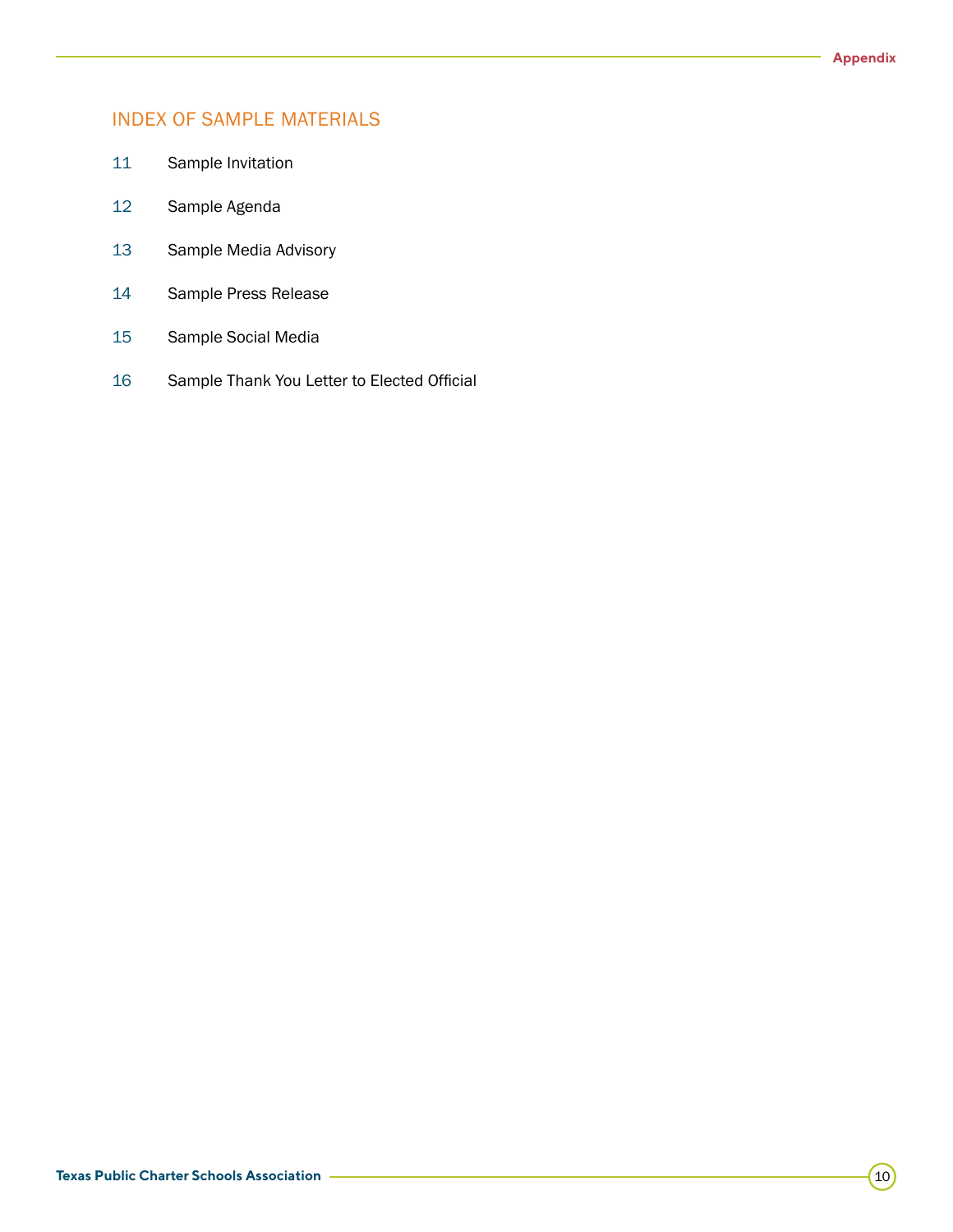#### <span id="page-10-0"></span>Sample Invitation

#### Dear [title] [last name],

On behalf of all of us at [charter school name], I would like to invite you to visit our campus on [date/ time] to [insert planned activities]. During your visit, you will have the change to meet [insert staff, parents, etc.] and learn more about how our charter school is making a difference in the lives of children, their families, and our community.

As you may already know, [charter school name] serves [XX] children and [insert history, other highlights]. We are proud of our school and would love for you to see our amazing students and their work first hand.

Thank you for your consideration of our invitation. My number is [XXX-XXX-XXXX]. I look forward to hearing from you soon.

Sincerely, [signed name] [printed name], [title] [name of school] [school address] [phone] [email]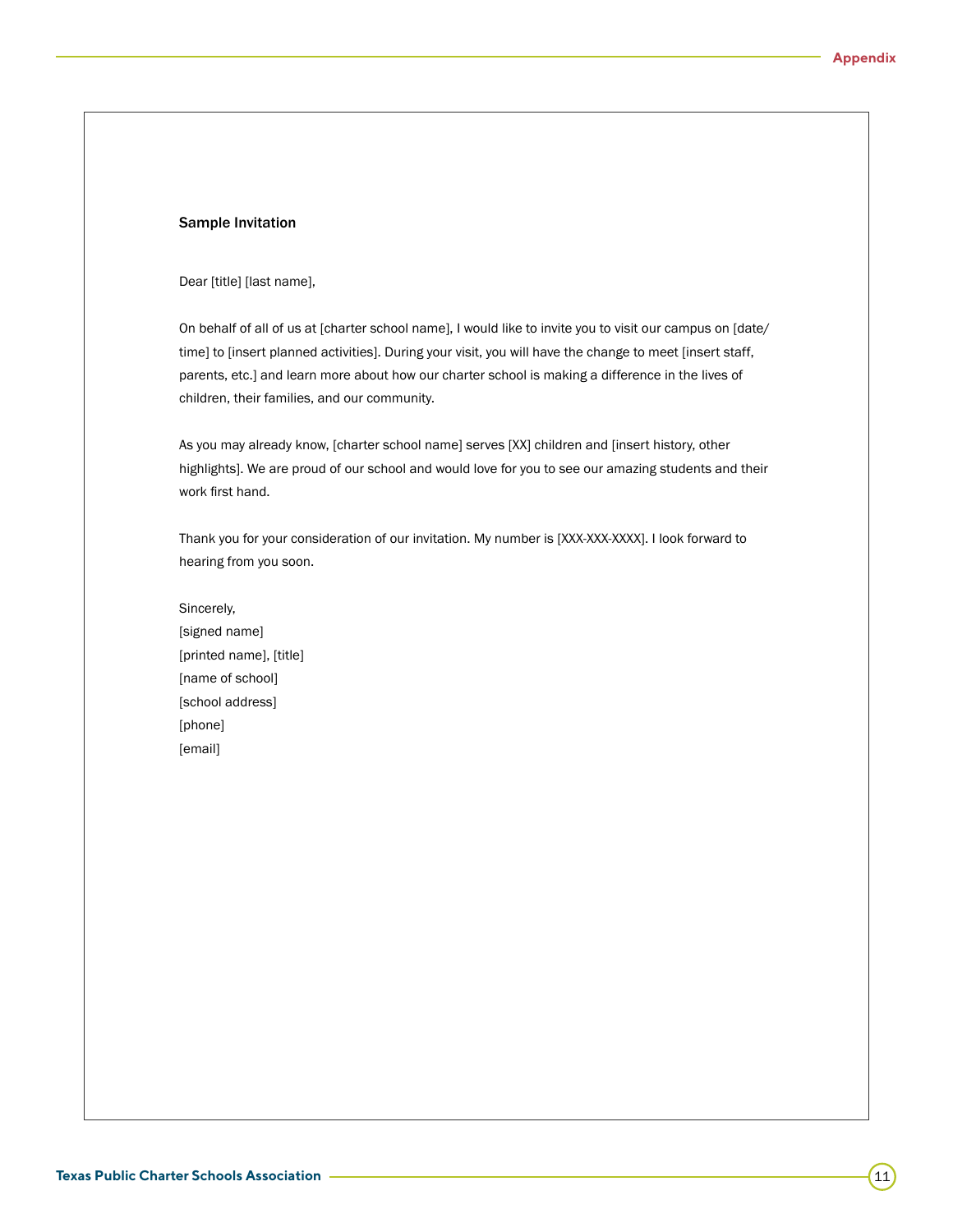<span id="page-11-0"></span>

| Sample Agenda<br>Schedule for [name of elected official] |                                                                                                                     |
|----------------------------------------------------------|---------------------------------------------------------------------------------------------------------------------|
|                                                          |                                                                                                                     |
| [date]                                                   |                                                                                                                     |
| 9:00am                                                   | Senator arrives at main entrance.                                                                                   |
|                                                          | [staff lead] will greet Senator and briefly introduce staff, student ambassador,<br>other VIPs invited to the tour. |
| 9:05am                                                   | Senator and [staff lead] will begin tour of school                                                                  |
| 9:10am                                                   | Senator will visit the science laboratory to speak with graduating seniors about                                    |
|                                                          | their interest in STEM careers and their college plans                                                              |
| 9:30am                                                   | Senator will meet with parents and families of [name of school] in the auditorium                                   |
|                                                          | to discuss their experience with charter schools, to tell their stories.                                            |
| 9:45am                                                   | Senator and [staff lead] (as well as any other staff or VIP on tour) will discuss                                   |
|                                                          | the achievements of [school] and the role policymakers can play in supporting<br>charter schools.                   |
| 10:00am                                                  | Tour ends and Senator exits through main entrance.                                                                  |
|                                                          |                                                                                                                     |
|                                                          |                                                                                                                     |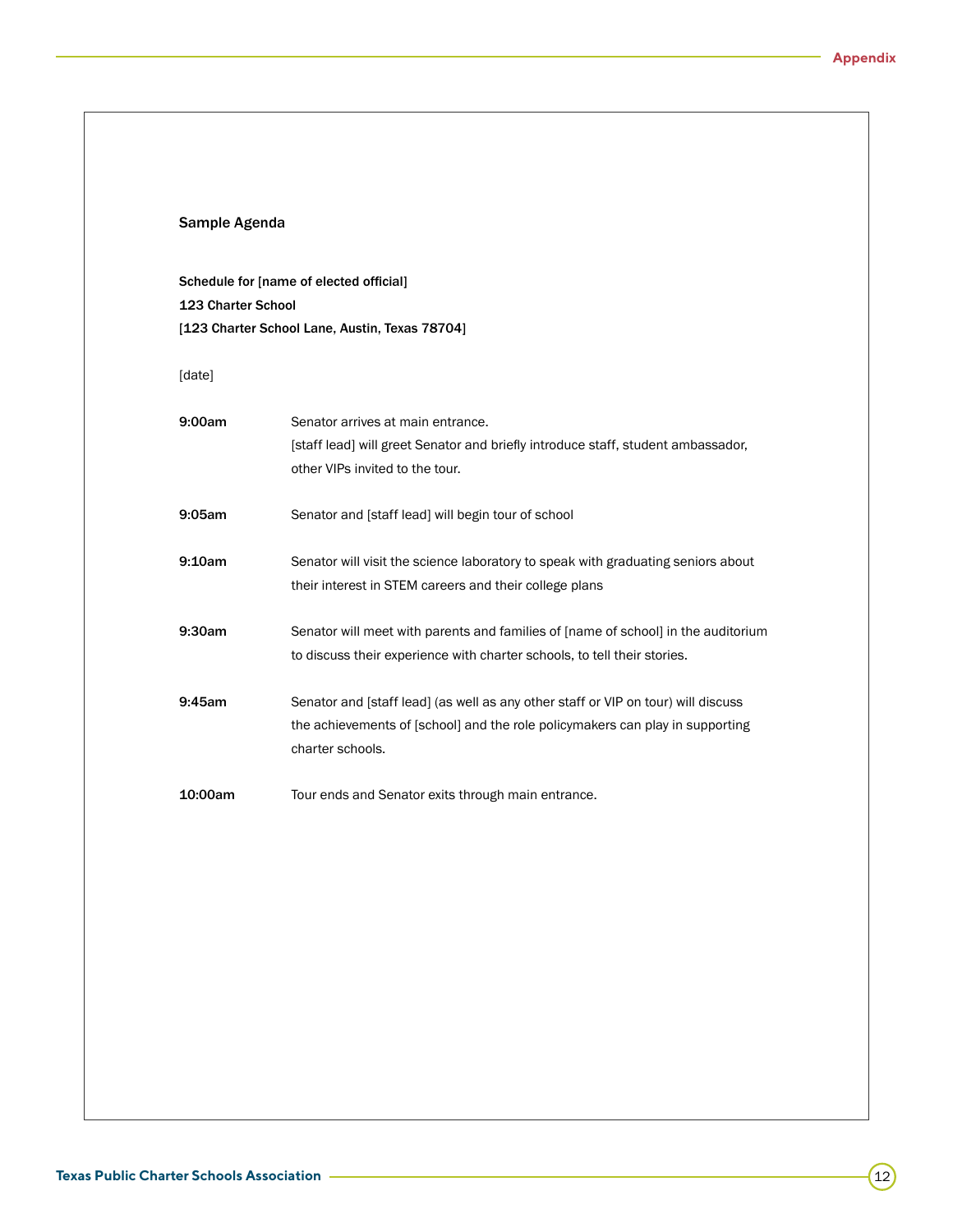#### <span id="page-12-0"></span>Sample Media Advisory

\*\*\*

For Planning Purposes

[month and day], 2019

Media Contact: [name of communications liaison], [title], [name of public charter school] [phone number] / [email]

#### Media Advisory

State Senator/Representative/Mayor, etc. [name] to Visit [name of public charter school]

[City], TX –- On [day of week], [month, day], at [time], [title] [name] will visit [name of school] to tour the school and observe a [grade level] classroom. The one-hour visit will also provide an opportunity for Senator [name] to interact with parents, staff, and students. Members of the media are welcome to attend, but are required to register in advance.

WHO: State Senator [name], [party affiliation, district number (R-20)] WHAT: Senator [name] visits [name of school] to tour the campus, meet students, faculty and staff. WHEN: [day of week], [month, day] at [time] WHERE: [name of school] | [campus address]

RSVP: Media wishing to attend must register with [name] at [phone number] or [email address].

About [name of school]:

[Insert mission statement, "about us" section, etc.]

###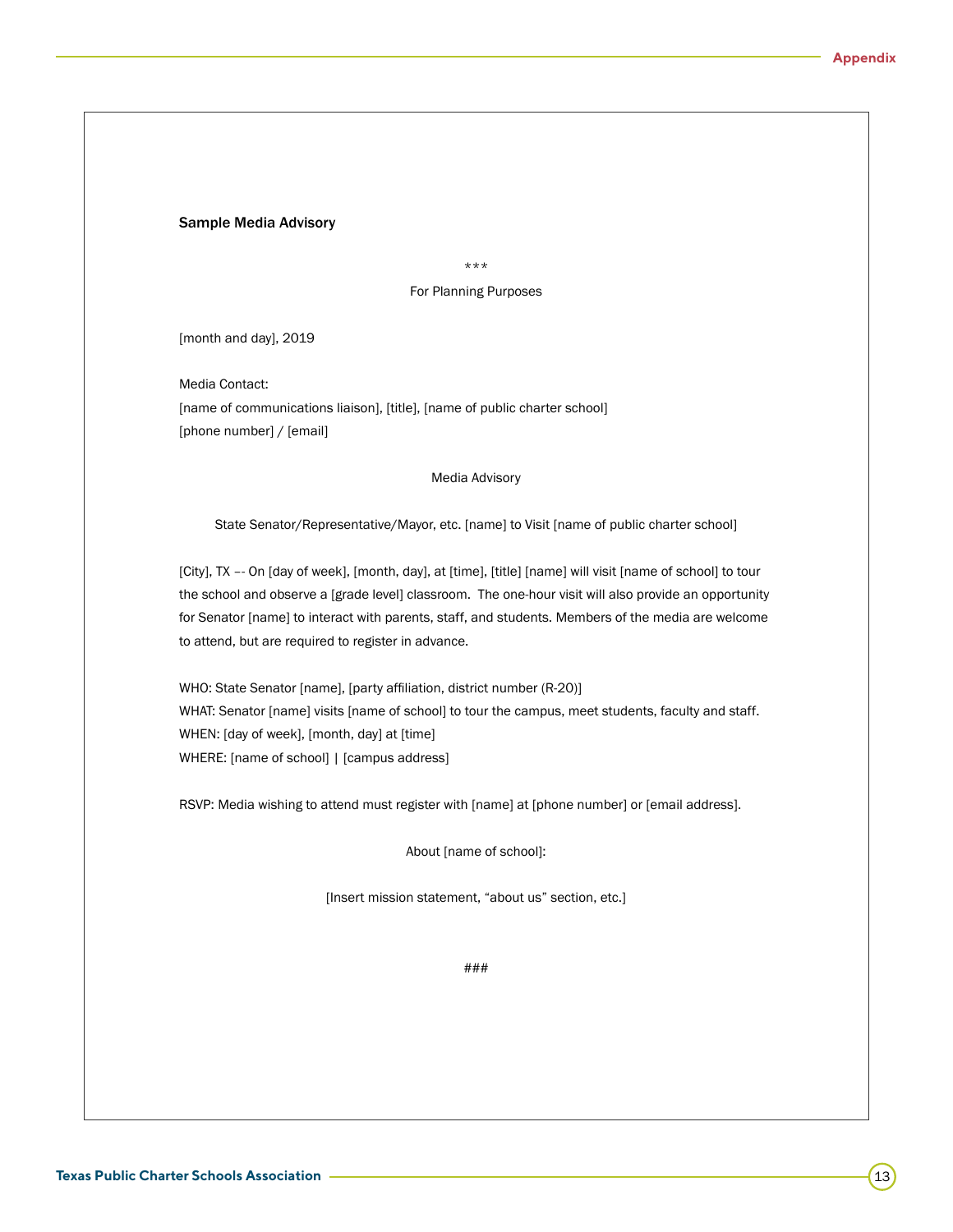#### <span id="page-13-0"></span>Sample Press Release

\*\*\*

For Immediate Release

[month and day], 2019

Media Contact: [name of communications liaison], [title], [name of public charter school] [phone number] / [email]

#### State Senator [name] Visits [name of public charter school]

[City], Texas – Today, Senator [name], [party and district], visited with students and staff at [name of school] for a very special community celebration.

During the visit, Senator [name] toured the school [name of school] and met many students, faculty and staff. Senator [name] was able to observe classes, hear concerns from teachers, and participate in the celebratory activities, including presenting an award for Student of the Year! Senator [name] was also able to meet with parents and guardians of students at [name of school] and discuss why they chose a Texas public charter school for their child's education.

[quote from senator, if applicable] [quote from principal, teacher, or parent] [photos from visit]

> [School name] is a public charter school in [city] serving [number of students]. [Insert "about us" section regarding the school] To learn more about [school name], visit [school website].

> > # # #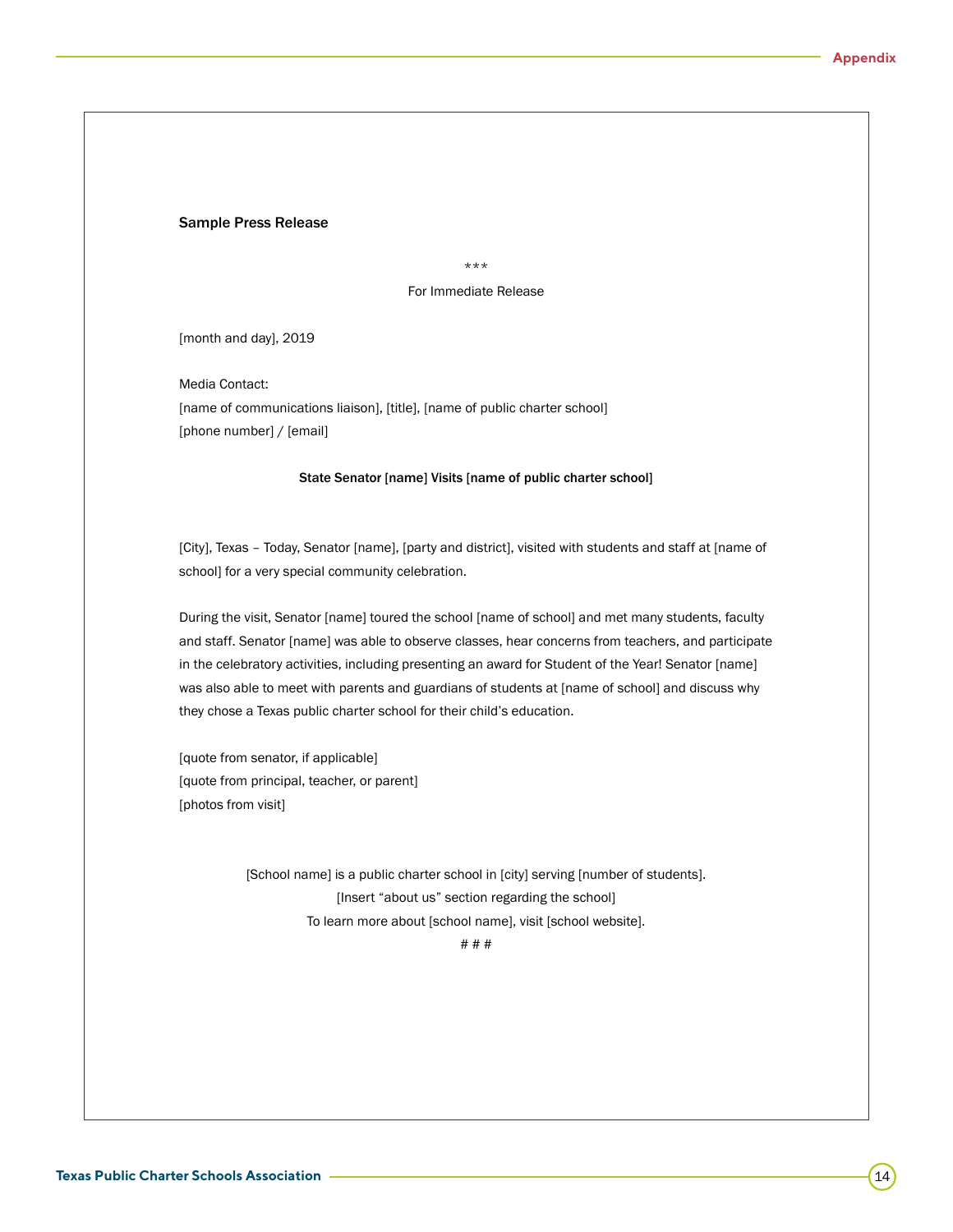#### <span id="page-14-0"></span>Sample Social Media

*Note: Be sure to replace "@Legislator" with the elected official's actual social media handle.* 

#### Sample Tweets:

We're thrilled to have @Legislator join us today for a campus tour and to meet with our students, faculty, and staff! #TXEd #txlege #ChartersWork @TCSAnews (insert photo)

.@Legislator sits in on a third-grade math class with Ms. Aguilar. #TXEd #txlege @TCSAnews

The [name of school] school board visits with @legislator to discuss how the state legislature can support public, tuition-free charter schools in Texas. #TxEd #ChartersWork @TCSAnews

Thank you @legislator for meeting with our students, faculty, and staff today and talking about how the #txlege can support #CharterSchools like ours! #TXEd #ChartersWork @TCSAnews

#### Sample Facebook Posts:

Today, State Senator [name] visited our public charter school to meet with students and teachers and take a tour of the campus. He then sat down with our board members as they explained how the state legislature is a critical partner to public charter schools in Texas, and how the legislature can continue to support public charter schools like ours! Thank you, Senator [name], for the opportunity to share the story of our schools and families!

Why do families choose [school name] for their children? The same reason that Senator [name] came to visit us today—because we have something unique to offer! Senator [name] saw our classrooms, our art rooms, science lab, and got to observe a class in action. Thank you so much, Senator, for coming to learn more about our students, teachers, and families!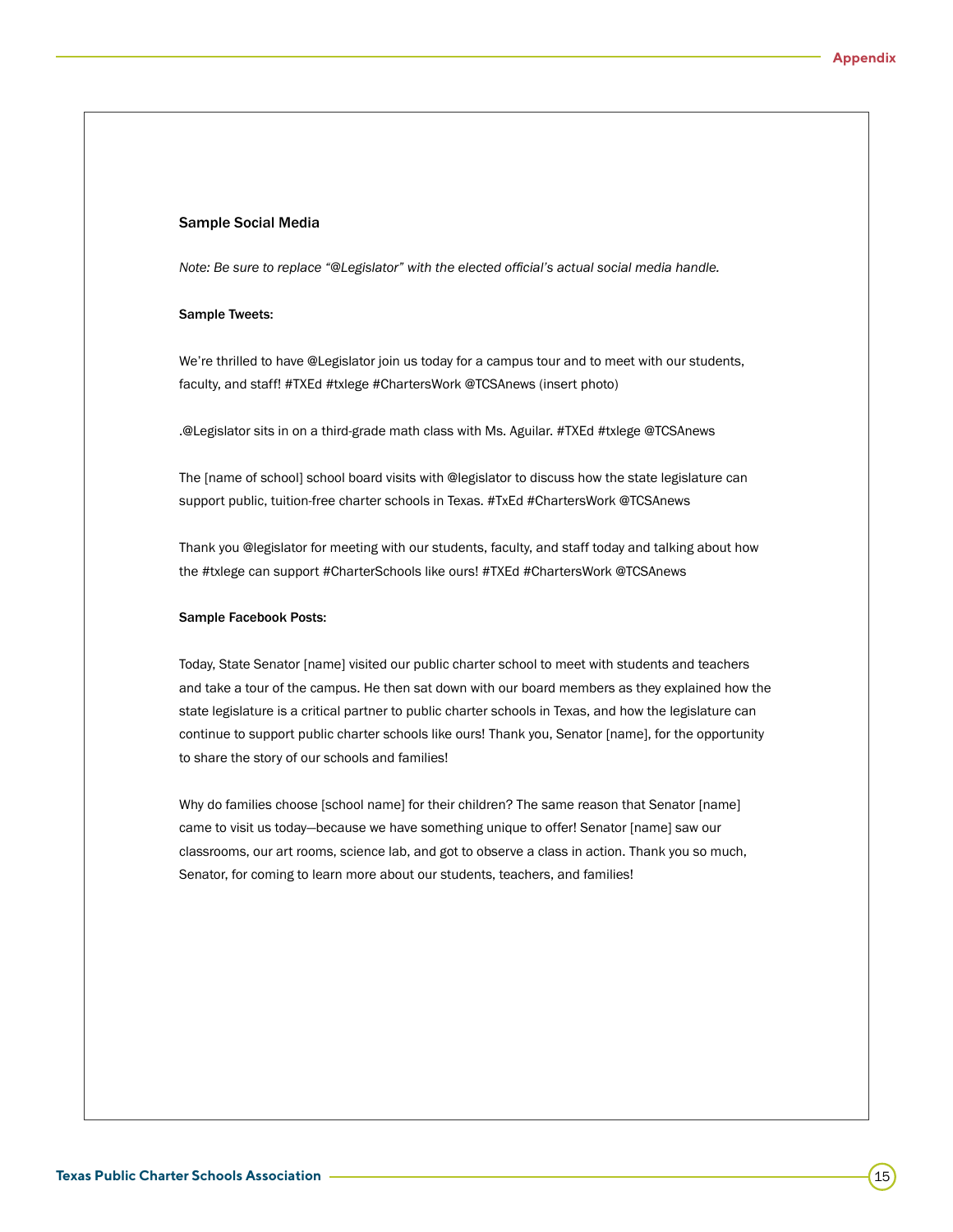#### <span id="page-15-0"></span>Sample Thank You Letter to Elected Official

The Honorable [name] Street Address City, State, Zip

Dear [Senator/Representative (name)]:

On behalf of the students and staff at the [school name], I would like to thank you for taking your time to visit. The students and staff were thrilled to host you and we hope you can visit us again soon.

I hope you enjoyed your visit, the tour of the school, and interacting with our third-grade students while they continued their studies. Our community is thrilled that you would take the time to learn more about the importance of public charter schools and the benefits they bring to the students and parents of our community.

I want to reiterate how important your support for public charter schools is to our school, students, and community.

Again, thank you for taking your time to visit the [name of school]. We look forward to hosting you again and working toward our mutual goal of providing a quality education to Texas students.

Sincerely,

[name] [title] [name of school] [school address] [phone number] [email]